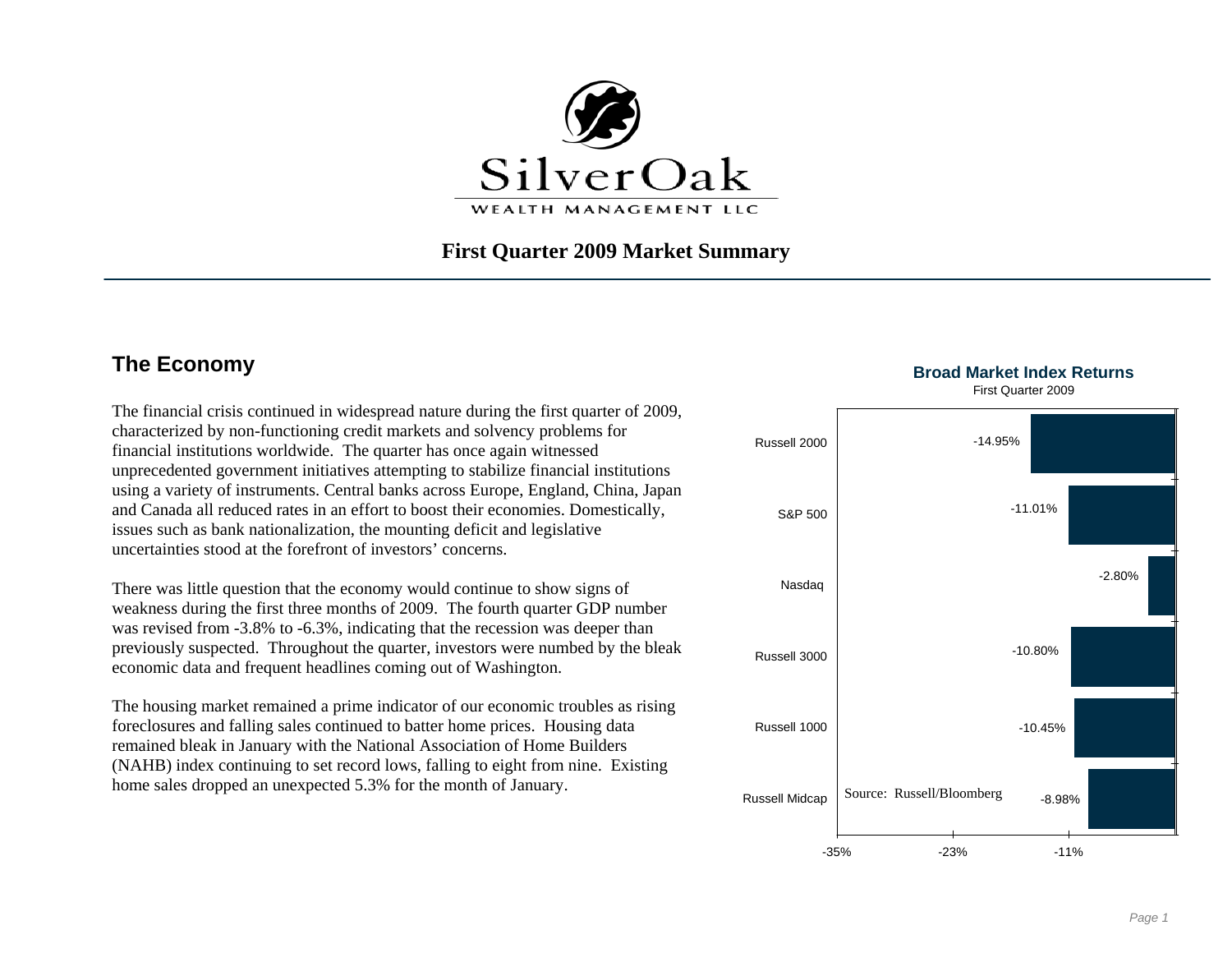

**U.S. Equity Market Returns by Major Sector**  (Securities in S&P 500, 1st Quarter 2009)

applications increasing 32.2% (week over week) with a sharp increase in refinancing Nevertheless, housing data did show some resilience towards quarter-end as February existing home sales increased 5.1% month over month, and home prices moved a slight 0.4% higher, reversing the trend from previous months. There was evidence that the continued aggressive policy actions by the Fed and Treasury had started to take hold. Actions taken to facilitate the flow of credit and lower mortgage rates showed some signs of success, as borrowing costs began to fall towards the end of the quarter. The last full week of March had mortgage activity.

a year ago. This trend would continue through the remainder of the quarter when the There was less cause for celebration concerning the employment situation, which continued to deteriorate throughout the quarter as companies increasingly adjusted payrolls in the face of the economic slump. The quarter began with employment data for December showing a 7.2% unemployment rate, the highest level since 1993. This figure increased to 7.6% for the month of January, registering 2.7% higher than February report revealed the unemployment rate rose 8.1%, its highest level since 1983. There is no evidence to suggest this trend should reverse anytime soon as March's unemployment numbers, to be released at the beginning of April, are expected to show the total number of job losses approaching 5 million and an unemployment rate of 8.5%.

January marked both the start of a new year and a new presidential administration. All eyes were on newly inaugurated President Obama and his heavily anticipated economic stimulus package proposal. Following his official entrance to office, financial markets suffered as the S&P 500 closed the week down 2.14%.

The first quarter reinforced the notion that credit problems have spread far beyond the housing market, as many banks have found themselves in precarious situations. Rising unemployment and falling home prices have sent loan defaults soaring. On Tuesday, January  $20<sup>th</sup>$ , we witnessed Citigroup fall by  $20\%$ , Wells Fargo by  $24\%$  and Bank of America by 29% on capital adequacy concerns. As the levels of nonperforming loans have risen, and balance sheets have shrunk in the face of eroding capital levels, banks' earning power will face an uphill battle going forward.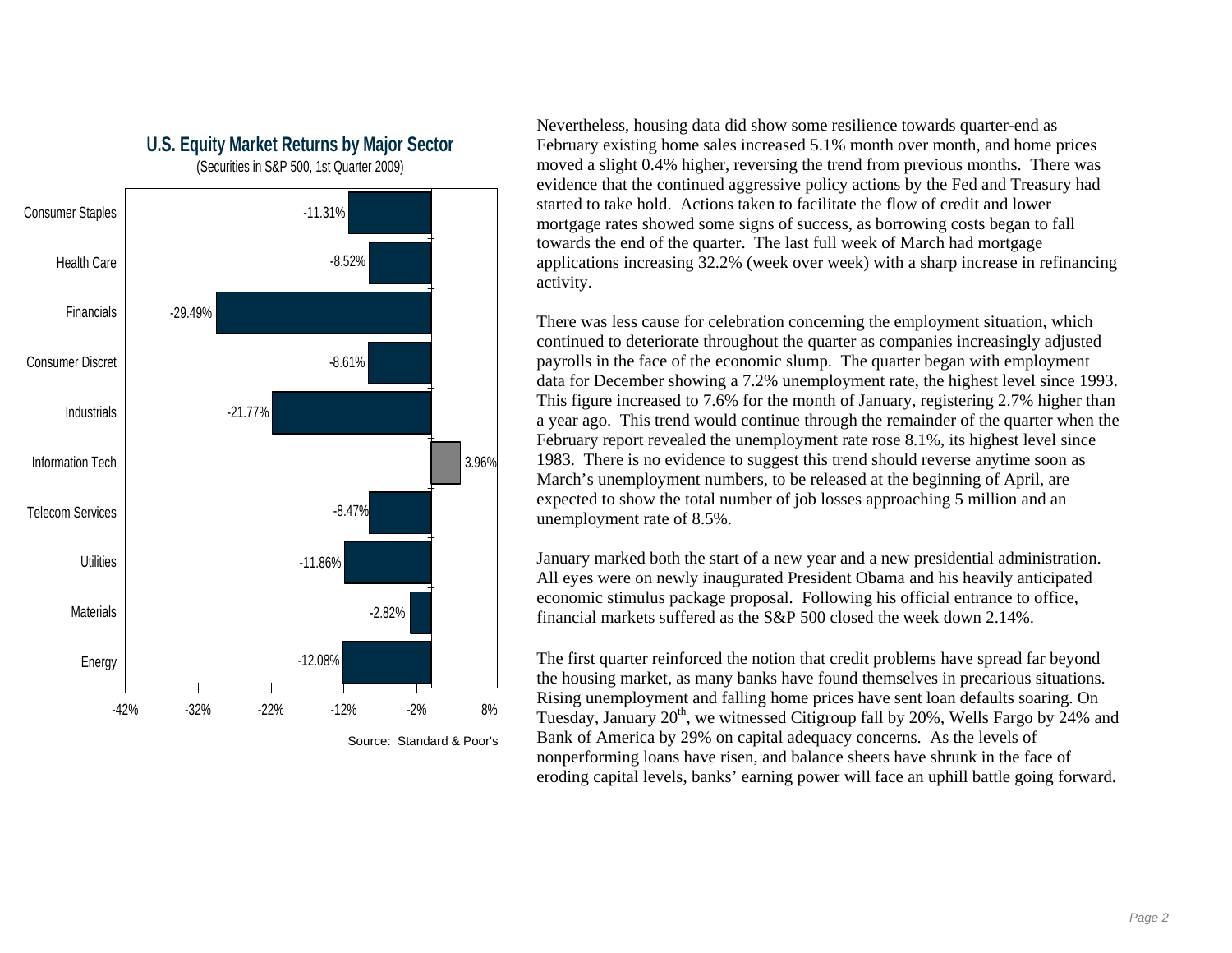The deterioration of credit quality on bank balance sheets positions 2009 to witness the largest number of bank failures since the S&L crisis of the 1990s. There are increasing concerns that the FDIC's deposit insurance fund (DIF), which guarantees customer deposits up to \$250,000, could be depleted as more bank failures and seizures continue within the industry. In order to replenish losses to the DIF, the FDIC has considered implementing an "emergency" fee whereby institutions would be charged 20 cents for every \$100 of domestic deposits. This has been met by stiff opposition, particularly from smaller institutions, which claim that an extra fee would seriously hinder earning power and even the institutions' ability to survive given the present market environment.

Though far from positive, there were some signs of life in economic data towards quarter-end. Not coincidentally, the improving data comes alongside further clarity from the U.S. government on its plan to remove bad assets from bank balance sheets. Over the past several months, there have been a number of new policy initiatives as well as alterations to previously announced programs. The various economic stimulus initiatives have tended to dominate headlines and nightly news, as the financial crisis took center stage on the floor of Capitol Hill.

Announced last year, the initial Troubled Asset Relief Program (TARP) focused on providing \$700 billion for the Treasury to purchase troubled and non-liquid assets from banks and other financial institutions. The TARP program was designed to improve the liquidity of those "toxic" assets and allow the institutions to remove them from their balance sheets and improve their financial condition.

One component of the initial TARP program is known as the Term Asset-Backed Securities Loan Facility (TALF). TALF was announced by the Federal Reserve in November of last year and began execution during the first quarter of 2009. The program is designed to support issuance of asset-backed securities (ABS) which are collateralized by student loans, auto loans and credit card loans. Originally slated at \$200 billion, the Fed will now lend up to \$1 trillion to holders of certain AAA-rated ABS backed by newly originated consumer and small business loans. The main aim of the program is to aid the American consumer.

come later on March 23<sup>rd</sup> when Geithner announced the Public-Private Investment Program (PPIP) as a component of the broader On February 10<sup>th</sup>, Secretary Geithner announced the Financial Stability Plan (FSP). The FSP, serving as a renovation of the Treasury's latest bank-rescue plan, was poorly received by financial markets. The plan was announced with few specifics, and markets initially reacted negatively to the lack of detail as the S&P 500 fell 4.8% by the end of the week. However, specifics would FSP.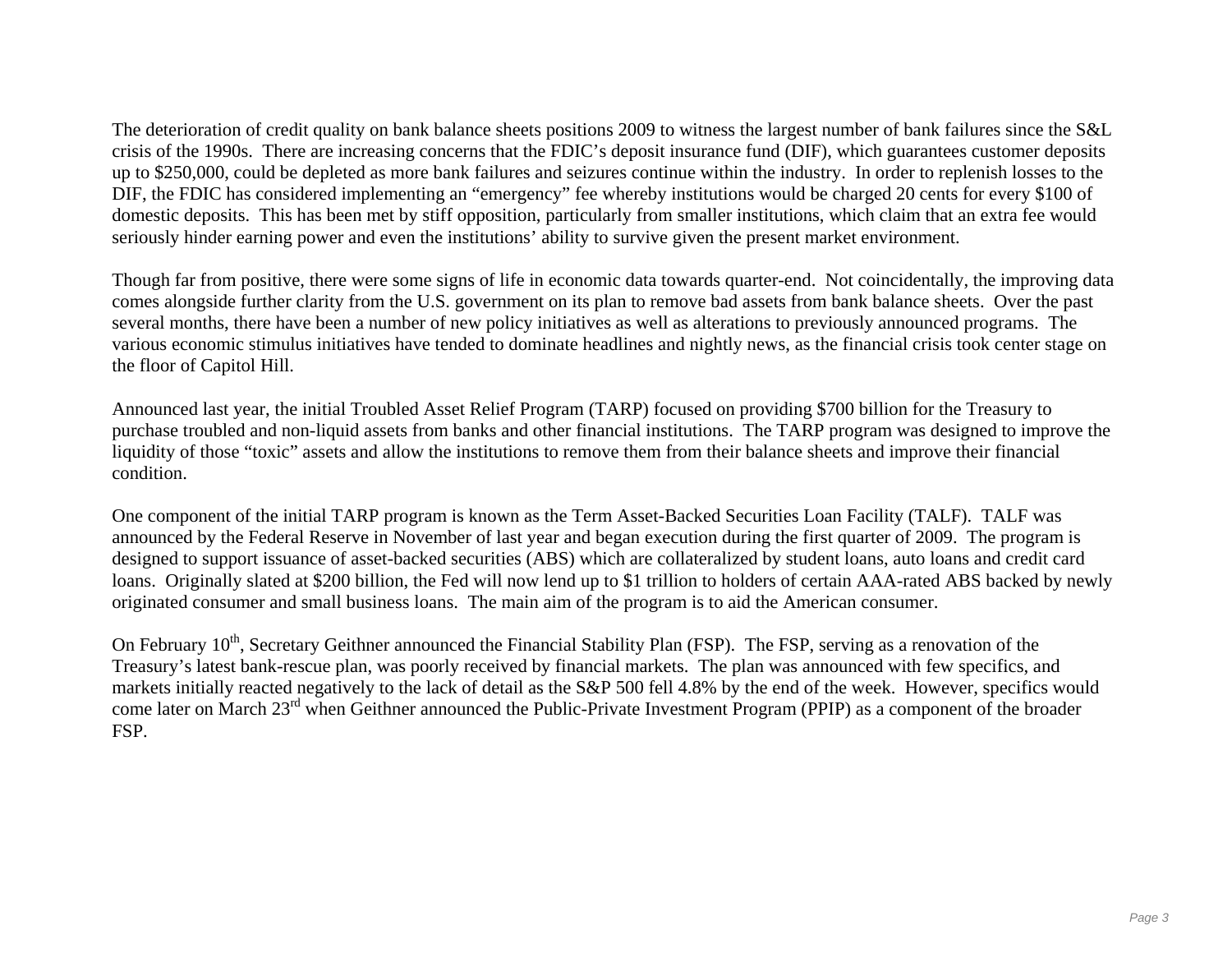The PPIP was designed to spur the purchases of bad loans and real estate securities through a combination of public and private sector funding. The initial intent of the PPIP involves the government taking up to \$1 trillion in bad mortgage securities with the help of private investors. Details of the PPIP sent the S&P 500 up 7.1% on the day.

A focal point of President Obama's domestic agenda to fight the recession has been the \$780 billion Stimulus Package, more formally titled the "Recovery and Reinvestment Act of 2009." This package was passed by Congress and signed into law on February 17<sup>th</sup> and provides \$780 billion in the form of tax cuts, expansion of unemployment benefits and other social welfare programs, as well as spending in education, healthcare and infrastructure. The package allocates 37% to tax cuts, 18% to state aid (such as Medicare and education), and 45% to federal spending initiatives such as infrastructure.

In an aggressive move on March 18<sup>th</sup>, the Federal Reserve announced it would purchase \$300 billion of longer-term Treasuries over the following six months in hopes of improving credit conditions. The underlying premise was to raise the supply of credit and thus push down longer-term rates paid by families and companies on mortgages and other key loans.

Having already doubled since last September, the Fed's balance sheet will reach the \$4 billion mark following the purchase. The Fed announcement sparked a rally in the equity markets while the bond market witnessed the largest one day drop in yields since the crash of 1987. The process of buying Treasuries, also referred to as "quantitative easing," is a direct way to inject liquidity into the system. Mortgage rates followed Treasury yields down, as there was a surge in refinancing for homeowners struggling to make mortgage payments.

One of the major reoccurring headlines concerned outrage over bonuses paid at AIG. The insurance giant had paid out \$165 million in bonuses after receiving over \$173 billion in U.S. government bailout money over the previous six months. Also grabbing headlines during the final week of the quarter was President Obama's hard stance taken towards struggling automakers General Motors and Chrysler. According to the plan, GM would be given 60 days to come up with a restructuring plan while Chrysler was given 30 days. If the companies fail to prove their viability, the Administration would allow them to file for bankruptcy.

As the quarter drew to a close, it became evident that TARP funds were beginning to run low. This could create a problem; banks may need more capital in light of the upcoming stress tests, while Congress's willingness to permit new TARP spending is close to being exhausted. Treasury Secretary Geithner made a March 29<sup>th</sup> appearance on *Meet the Press* where he stated that the terms of the \$500 billion program to aid banks "cannot change," otherwise investors will lose confidence in the government's plan. Investors will need to believe this statement if the government programs are to attract private capital going forward. The quarter concluded with the ongoing G20 Summit, in which discussions centered on the potential need for additional global fiscal stimulus.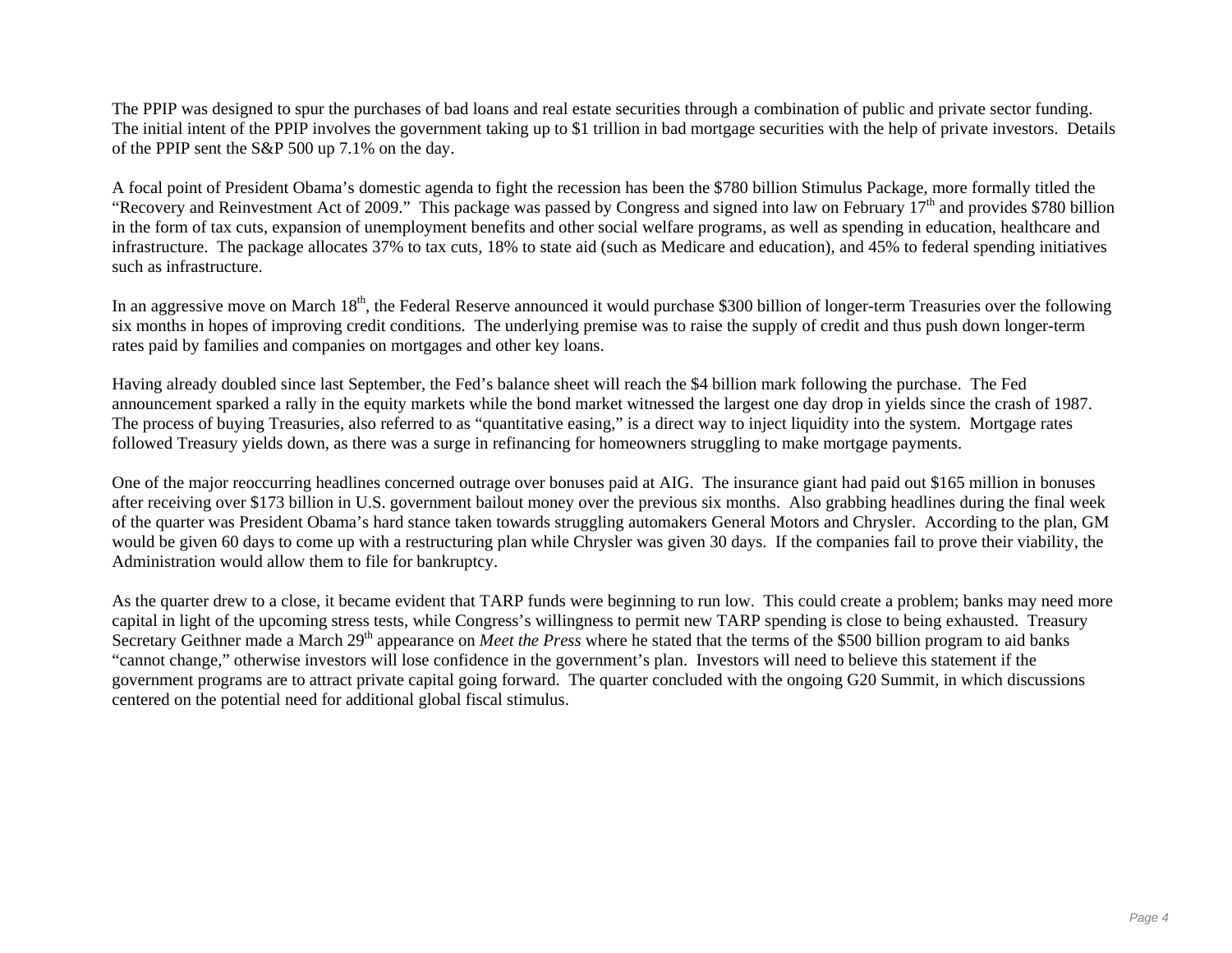### **Interest Rates**

funding needs of the Federal Reserve and the Treasury in - the Treasury department that "Foreign purchases of long and stocks dropped to negative \$43 billion in January from points for the quarter ending with a yield of 0.2%. Much of the focus during the first quarter centered on the light of the numerous banking initiatives and recently passed fiscal stimulus package. Worries over the market's appetite for massive debt issuance (and resulting upward pressure on interest rates) was reinforced by a report from term U.S. Treasuries, Fannie Mae bonds, corporate debt positive \$34.7 billion in December". With the Fed's announcement on March  $18<sup>th</sup>$  that it would buy up to \$300 billion of longer-term Treasuries over the next six months, the yield on the ten year Treasury bond dropped nearly 50 basis points. Volatility remained high during the quarter as yields moved up from 2.2% at the end of December, briefly topping 3% before falling back to end the first quarter yielding 2.7%. The 3-month T-Bill added 10 basis

dropped over 200 basis points from October of last year. The yield on short-term investment grade corporate bonds dropped noticeably while yields further out on the curve moved slightly lower from a year prior. The yield on the ten year AA-rated Bloomberg Corporate Composite has

"improve" during the quarter as yields across the curve fell Corporate Composite declined 134 basis points from the The yields on high yield corporate bonds continued to from December 2008. The ten year B-rated Bloomberg end of December. However, high yield corporate yields remained significantly elevated from a year prior when the ten year B-rated Bloomberg Composite was yielding 9.99%.

0.00%2.00%4.00%6.00%8.00%10.00%12.00%14.00%16.00%1 Year 5 Year 10 Year 20 Year 30 Yea r — Treasury Mar-08 — Treasury Mar-09 — Muni Mar-08<br>— Muni Mar-09 — Corp AA Mar-08 Corp AA Mar-09 Muni Mar-09Muni Mar-09 **Corp AA Mar-08**<br>Corp B Mar-08 **Corp B Mar-09 Maturity** Annual Yield (%)



Source: Bloomberg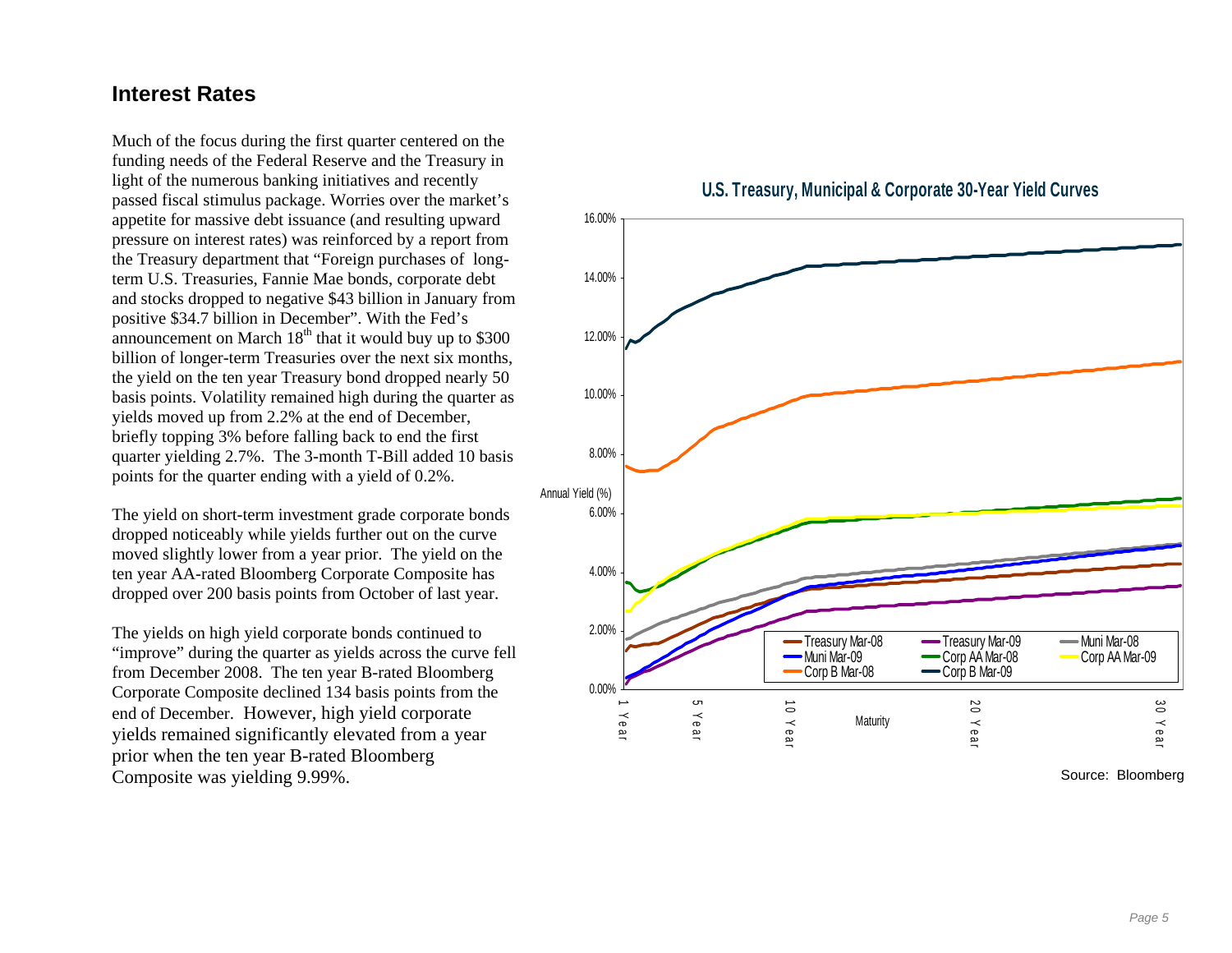**Non-U.S. Equity Market Returns** By Country (U.S.Dollars)

1st Quarter 2009



# **Equity Markets**

Equity markets continued their decline during the beginning of 2009,<br>though with less severity than the previous quarter. The S&P fell 11.01% registered better results than previous quarter losses of 21.9% and 27.1%, respectively. and the NASDAQ closed the quarter down -2.80%. Both indices

Markets Index showed a positive return of 1.02%, a sharp contrast from the emerging markets in both Asia and Latin America also registered growth was a significant improvement from the previous quarter's -47.5% decline. There were signs of life in emerging markets. The MSCI Emerging previous quarter's loss of -27.56%. Likewise, the MSCI Indices for with returns of 1.66% and 4.94%, respectively. However, Europe's emerging markets did not fare as well posting a loss of -5.58%, though this

all posted losses for the quarter as the Russell 3000, Russell Mid-Cap, and Russell 2000 Indices posted losses of -10.80%, -8.98%, and -14.95%, Developed markets showed double digit losses as the MSCI EAFE, a major benchmark of international equity markets, posted a -13.85% loss, up from -19.9% in the previous quarter. Large-cap, mid-cap and small-cap stocks respectively.

Technology, closing the quarter with a positive return of 3.96% compared In terms of S&P 500 sector performance, Financials once again led the way, posting the largest decline of 29.49% while Industrials suffered (-21.77%). The biggest sector improvement could be found in Information to a loss of -25.99% in the previous quarter.